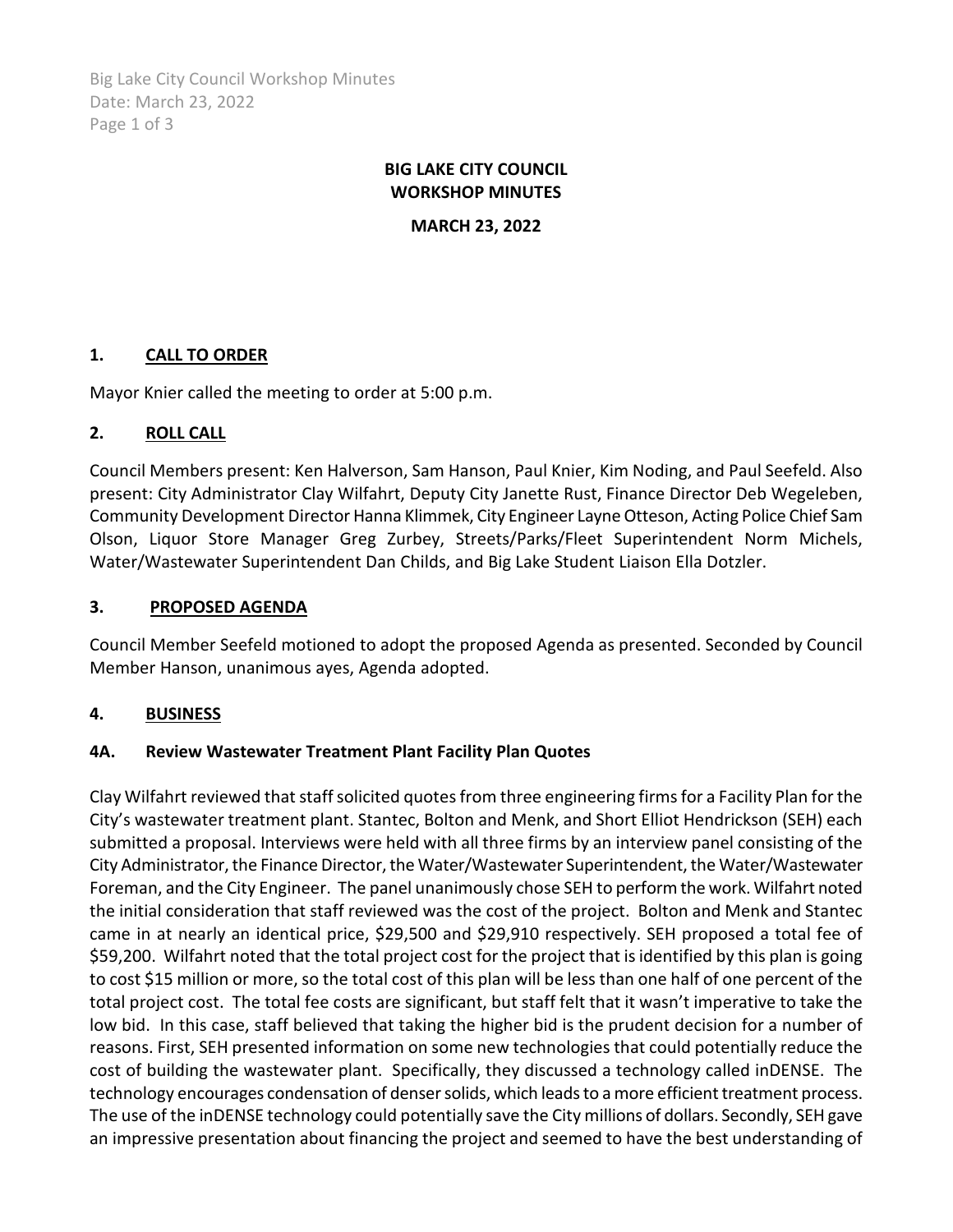Big Lake City Council Workshop Minutes Date: March 23, 2022 Page 2 of 3

the City's desire to find the most cost-efficient process to treat wastewater. Most of the firms touched on financing, but they did not get too far into the specifics. SEH discussed a number of potential grant sources, and referred to numerous projects where they received grants for projects. Staff believes that the City's best chance of obtaining grant dollars is by utilizing the help of the finance team at SEH which is included in the cost of their proposal. Wilfahrt expressed that Staff recognizes that the cost difference is substantial; however, staff believes that the potential cost savings, and grant opportunities merit the additional expense. For these reasons, staff recommended moving forward with the SEH proposal.

Childs further explained that we currently have 3 oxidation ditches and with future growth, it is expected to expand to as many as 7 oxidation ditches. The City is trying to reduce its footprint with how much land, electricity, and labor is required to manage 7 oxidation ditches. The inDENSE system technology could help with that in the future and will be something the City will be looking at. Mayor Knierinquired if the inDENSE system is not used, would we be putting in 4 additional oxidation ditches with this project. Wilfahrt stated we will see how many are required to phase in and will know more when the project details are complete. Knier asked about the Spaghetti Noodle system that Detroit Lakes is using and the issues they are facing with their facility. Childs explained the industry specific issues Detroit Lakes is having and does not think the Spaghetti Noodle system would be a good fit for Big Lake at this time. Wilfahrt stated we face challenges with industry as well and work closely with our businesses to stay ahead of possible issues. Seefeld inquired about companies that use large quantities of water and if they are required to filter it before it gets sent to the City. Wilfahrt explained there is a threshold where an industrial wastewater agreement would be required that stipulates what is allowed and what is not.

Council Member Halverson asked about the cost of housing and operating the inDENSE system. Childs explained there are no moving parts, but it operates on a RAZ structure return. Halverson also asked if there is a performance or construction bond included in the cost to keep the project on track. Childs stated it is hard to answer due to current supply chain issues. Otteson explained that it is a two-step process. The first step is to select a consultant who completes a study that looks at all options and what we discovered with SEH is they had already presented many different options above the other two firms. Otteson continued, the second step is the construction phase that would include considering expansion or a new facility, design work, bidding process, and then finally the project performance and it would be at this time we would discover any supply chain issues.

Council Member Noding asked if SEH will assist the City with project financing sources and grant writing. Keren Cavett with SEH discussed grant and funding processes they use including in-house teams looking at different options and PFA loans and there are usually 3 to 5 different funding sources available. Mayor Knier asked what was the highest amount of funding they have obtained. Cavett stated they secured \$14.5 million in grants for Detroit Lakes' \$29 million project. Halverson commented that Metropolitan Council uses SEH and said they liked them because they do good work and fix any issues that arise. Noding discussed how access to funding is important but tracking it down and securing is also important because it is a lot of work. Seefeld stated that the inDENSE technology is newer but not new enough that the bugs haven't been worked out. Childs discussed that Germany has been using it for a long time as well as Rochester, Minnesota.

Knier asked about the timeframe of the project. Colin Marcusen with SEH stated they could have a